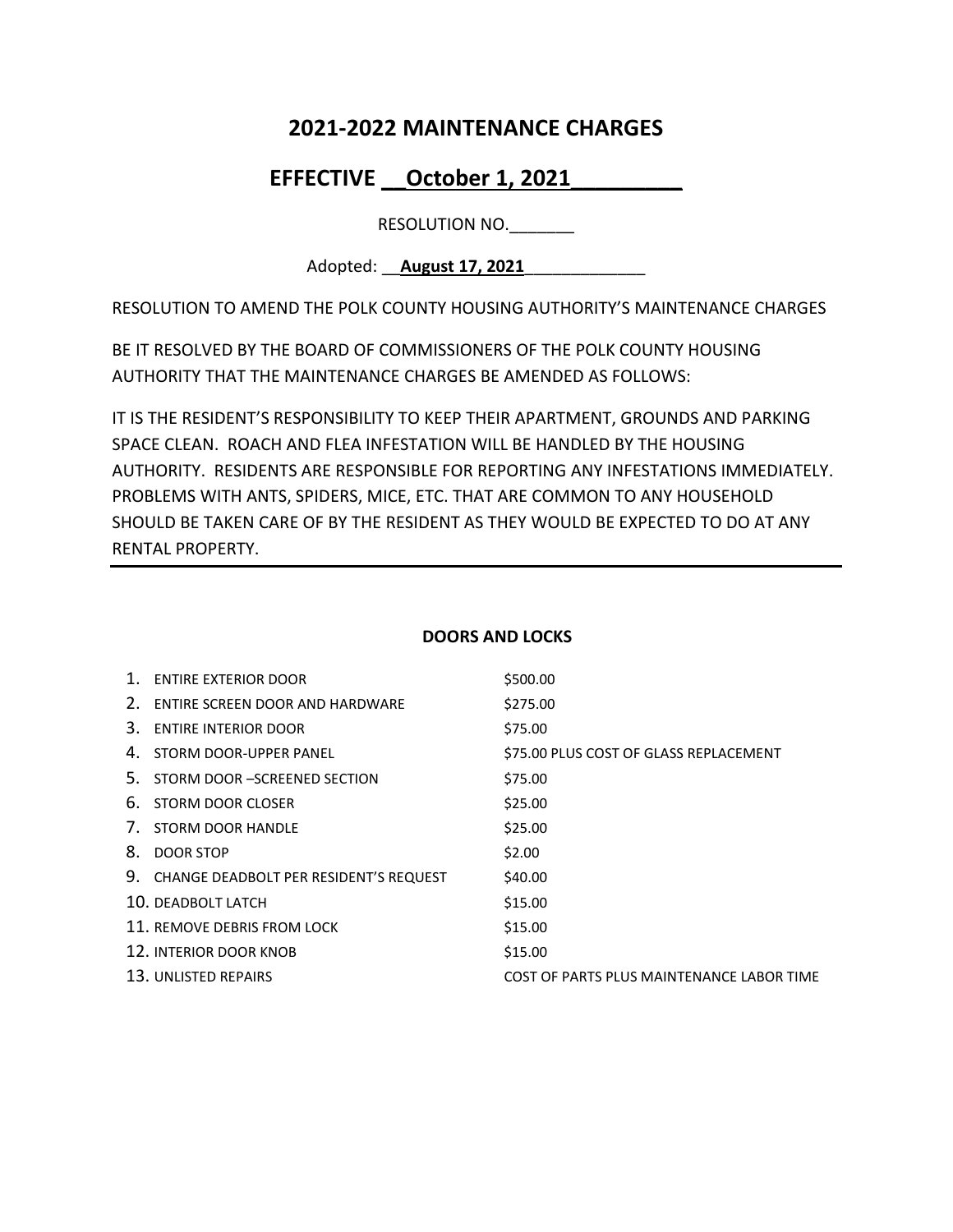# **KEYS**

| 1. REPLACE LOST KEY             | \$2.00  |
|---------------------------------|---------|
| 2. LOCKOUT AFTER HOURS          | \$50.00 |
| 3. FAILURE TO RETURN ISSUED KEY | \$15.00 |
| 4. WATER KEY                    | \$10.00 |

## **WINDOWS AND SCREENS**

| $\mathbf{1}$ . | LARGE SCREEN         | \$50.00                                     |
|----------------|----------------------|---------------------------------------------|
|                | 2. MEDIUM SCREEN     | \$40.00                                     |
|                | 3. SMALL SCREEN      | \$30.00                                     |
|                | 4. WINDOW PANES      | ACTUAL COST OF WINDOW GLASS PLUS LABOR COST |
|                | 5. LARGE MINI BLINDS | \$14.50                                     |
|                | 6. SMALL MINI BLINDS | \$8.75                                      |
|                |                      |                                             |

#### **APPLIANCES**

| 1. | REFRIGERATOR COMPRESSOR                                               |         | \$300.00                                                                |
|----|-----------------------------------------------------------------------|---------|-------------------------------------------------------------------------|
| 2. | <b>REFRIGERATOR SHELF</b>                                             |         | \$32.00                                                                 |
| 3. | <b>CRISPER COVER</b>                                                  |         | \$25.00                                                                 |
| 4. | Refrigerator Gasket for Fresh Food section                            |         | \$68.00                                                                 |
| 5. | Refrigerator Gasket for Freezer                                       |         | \$60.00                                                                 |
| 6. |                                                                       |         | ENTIRE REFRIGERATOR WILL BE PRORATED ACCORDING TO DEPRECIATION SCHEDULE |
| 7. | <b>BURNER KNOB</b>                                                    |         | \$15.00                                                                 |
| 8. | <b>OVEN KNOB</b>                                                      |         | \$15.00                                                                 |
| 9. | <b>BURNER GRILL</b>                                                   |         | \$25.00                                                                 |
|    | 10. APPLIANCE CLEANING IF REQUIRED DURING A MOVEOUT                   |         |                                                                         |
| a. | REFRIGERATOR                                                          | \$35.00 |                                                                         |
| b. | <b>STOVE</b>                                                          | \$35.00 |                                                                         |
|    | 11. ENTIRE RANGE- WILL BE PRORATED ACCORDING TO DEPRECIATION SCHEDULE |         |                                                                         |
|    |                                                                       |         |                                                                         |

## **PLUMBING**

| 1. UNSTOP DRAIN W/AUGER OR SEWER MACHINE | \$60.00 |
|------------------------------------------|---------|
| 2. UNSTOP DRAIN W/PLUNGER                | \$8.00  |

3. UNSTOP DRAIN TRAP \$8.00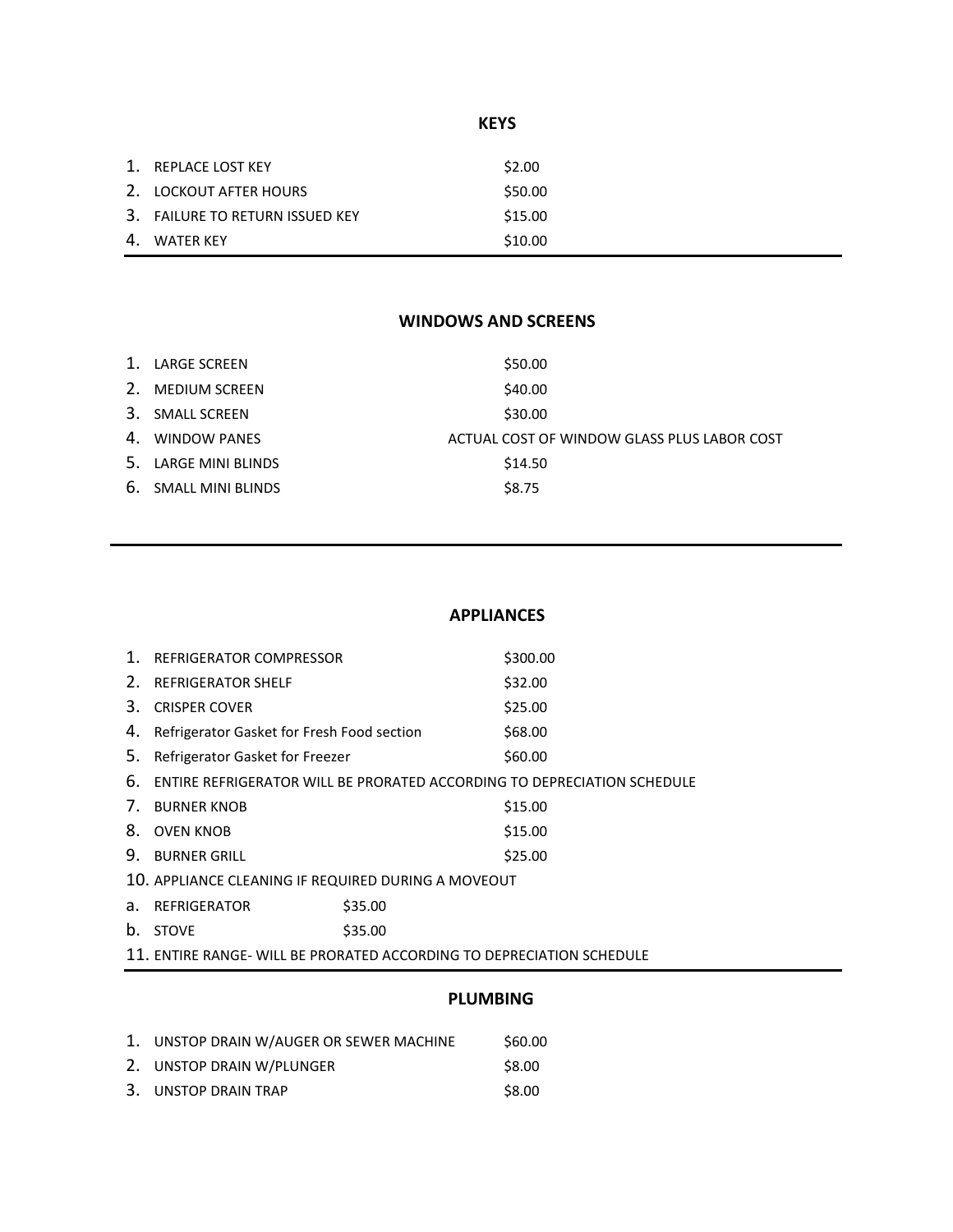|             | 4. BATHROOM SINK        | ACTUAL COST OF SINK PLUS LABOR COSTS |
|-------------|-------------------------|--------------------------------------|
| .5.         | TOILET-REGULAR          | \$150.00                             |
|             | 6. TOILET-ELONGATED     | \$200.00                             |
| $7_{\odot}$ | SHOWER HEAD             | \$15.00                              |
|             | 8. OUTSIDE WATER FAUCET | \$35.00                              |
| 9.          | <b>FAUCET HANDLES</b>   | \$15.00                              |
|             | <b>10. KITCHEN SINK</b> | ACTUAL COST OF SINK PLUS LABOR COSTS |
|             | 11. HOT OR COLD STEM    | \$10.00                              |
|             | 12. BACKFLOW PREVENTER  | \$25.00                              |

## **ELECTRICAL**

| 1. | <b>BATTERY FOR SMOKE DETECTOR</b> | \$3.00             |  |
|----|-----------------------------------|--------------------|--|
| 2. | <b>RECEPTACLE COVER</b>           | \$.75              |  |
| 3. | <b>HEAT LAMP</b>                  | \$5.00             |  |
| 4. | <b>GFI RECEPTACLE</b>             | \$15.00            |  |
| 5. | <b>GLOBE/LIGHT SHADE</b>          | <b>ACTUAL COST</b> |  |
|    | 6. 911 LIGHT BULB                 | \$3.75             |  |
|    | 7. OUTLET/SWITCH                  | \$2.50             |  |
| 8. | <b>SWITCH PLATE</b>               | \$.75              |  |
| 9. | LIGHT BULB                        | \$2.00             |  |
|    | <b>10. LIGHT FIXTURE</b>          | <b>ACTUAL COST</b> |  |
|    | 11. LIGHT BULB-FLOURESCENT        | \$4.00             |  |

### **MISCELLANEOUS**

| 1.          | REMOVAL OF CO DETECTOR         | \$50.00 |
|-------------|--------------------------------|---------|
| $2_{\odot}$ | TAMPERING-CO DETECTOR          | \$25.00 |
| 3.          | TAMPERING-SMOKE ALARM          | \$25.00 |
| 4.          | <b>MAILBOX</b>                 | \$22.00 |
| 5.          | <b>CURTAIN ROD (SHORT)</b>     | \$5.00  |
| 6.          | <b>CURTAIN ROD (LONG)</b>      | \$8.00  |
| 7.          | <b>TOILET SEAT</b>             | \$12.00 |
| 8.          | <b>DRYER VENT</b>              | \$5.25  |
| 9.          | <b>ICFMAKFR</b>                | \$90.00 |
|             | <b>10. TOILET PAPER HOLDER</b> | \$5.00  |
|             | 11. ELONGATED TOILET SEAT      | \$17.00 |
|             | <b>12. KITCHEN SPRAYER</b>     | \$10.00 |